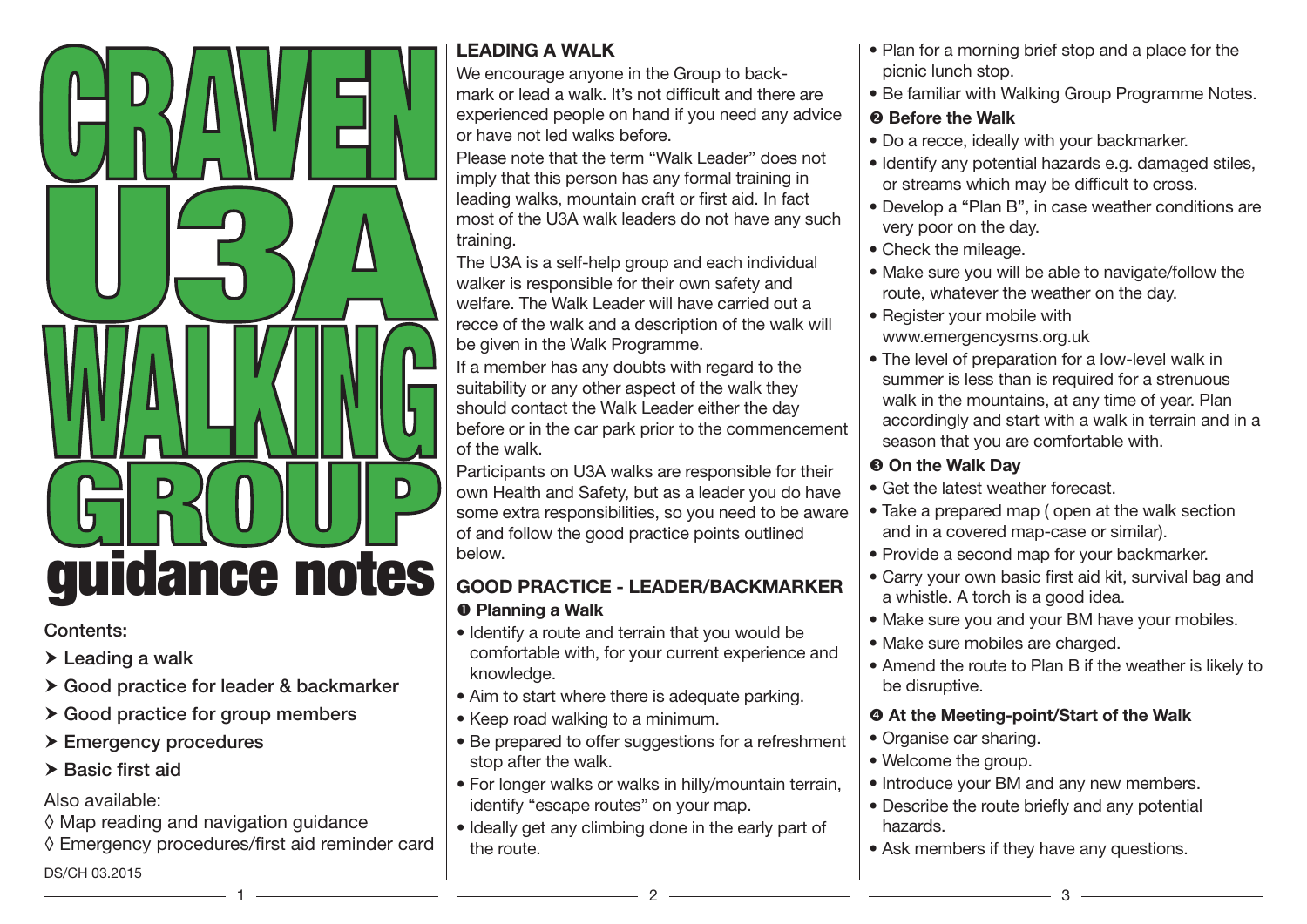#### **On the Walk**

- Set an appropriate pace and check that the group is not getting too spaced out. This is particularly important in cloudy/misty conditions. The leader and backmarker should be able to see each other.
- Giving info about the local area usually goes down well. You don't have to be an expert!
- If conditions on the day give you concerns then amend the route and keep the group informed.

#### **O** Precautions/Emergencies

- Accidents and tricky situations are rare. But familiarise yourself with the points below, then like home insurance, you will be prepared just in case something happens. Normally there will be group members with experience who can help if you need it.
- All Walk leaders are covered by the U3A Public Liability insurance policy. It is not a personal accident insurance. Accordingly participants on any walk are responsible for their own Health and Safety, equipment, belongings etc.
- Familarise yourself with the notes on Emergency Procedures which form part of these Guidance Notes. The notes contain the procedure to go through in the event of an accident/incident, either at the roadside or away from a road, and lists what information will be needed by the 999 Services.
- Familarise yourself with the notes on Basic First Aid which form part of these Guidance Notes.
- Familiarise yourself with the emergency signals that the Group uses (see the notes on the programme).
- You should always carry a whistle, mobile phone and prepared map, as should the backmarker.
- Carry in your Rucksack a copy of the laminated "Emergency Procedures Reminder Card" If you haven't got one of these laminated cards please ask the Group Walk Coordinator for a copy.

# GOOD PRACTICE FOR GROUP MEMBERS

Each programme reminds us all that individual comfort and safety are our own responsibility and that the term 'Walk Leader' does not imply that this person has any formal training in leading walks, mountain craft or first aid.

#### Before the Walk

- Register your own mobile with www.emergencysms.org.uk and also enter ICE (in case of emergency) contact number in your phone/ or carry emergency contact number.
- If you have any doubts on your ability to complete the walk clarify the walk details with the Leader.
- You are encouraged to look at a map of the route, relating it to way-points given in the walk description.
- Familiarise yourself with the Walking Group Programme Notes.

### On the Walk

- Take sufficient food and drink for the walk.
- Take suitable clothing. Waterproofs and the right footwear are essential.
- Carry your own basic first aid kit, with any personal medications you may need. Make a note of any allergies, medications you are on and of any medical conditions. Your own survival bag is also a very good idea.
- Do not rely on other people to carry the above equipment for your use.
- If you feel unwell, or struggling for any reason speak with the Walk Leader.
- If you wish to leave the walk at any time notify the Walk Leader.
- Carry in your Rucksack a copy of the laminated "Emergency Procedures Reminder Card" If you haven't got one of these laminated cards please ask the Group Walk Coordinator for a copy.

## Further reading

- Upper Wharfedale Fell Rescue Team-Safety Advice
- www.uwfra.org.uk/SafetyAdvice
- Craven U3A website
- U3A National website, Walking section (Safety on U3A Walks Nov 2011 and other useful notes done by Neil Meek, the National Walking Coordinator)

### EMERGENCY PROCEDURES **Background**

Emergencies and incidents on U3a walks are thankfully rare. However, it is useful to have information about what to do if an emergency arises. Many of the Group will know what to do already, but for anyone who is less experienced it is hoped that these notes and the accompanying "Emergency procedures reminder card", including basic first aid notes will be useful to keep and take on walks.

The thought of an emergency may seem daunting, but there are normally experienced people on a walk who can offer assistance and advice and organise things if necessary.

#### An Emergency on the Walk

If one of the group is taken ill or injured follow the first aid notes, if necessary. Keep the casualty warm and dry. Ensure the rest of the Group is not in any danger.

Can some of the group get the casualty off the hill/home under their "own steam" without risking further injury/harm?

But if outside help is required call the emergency services as soon as possible.

If at a roadside/near properties with an address/ postcode call 999 and ask for Ambulance. Give a detailed description of your location, as the Ambulance service do not use grid references. If away from a road (even a small distance) or on the hills call 999, ask for Police (check it's the police control room for the local County/area ) and ask for Mountain Rescue. *Do not ask for an amublance in*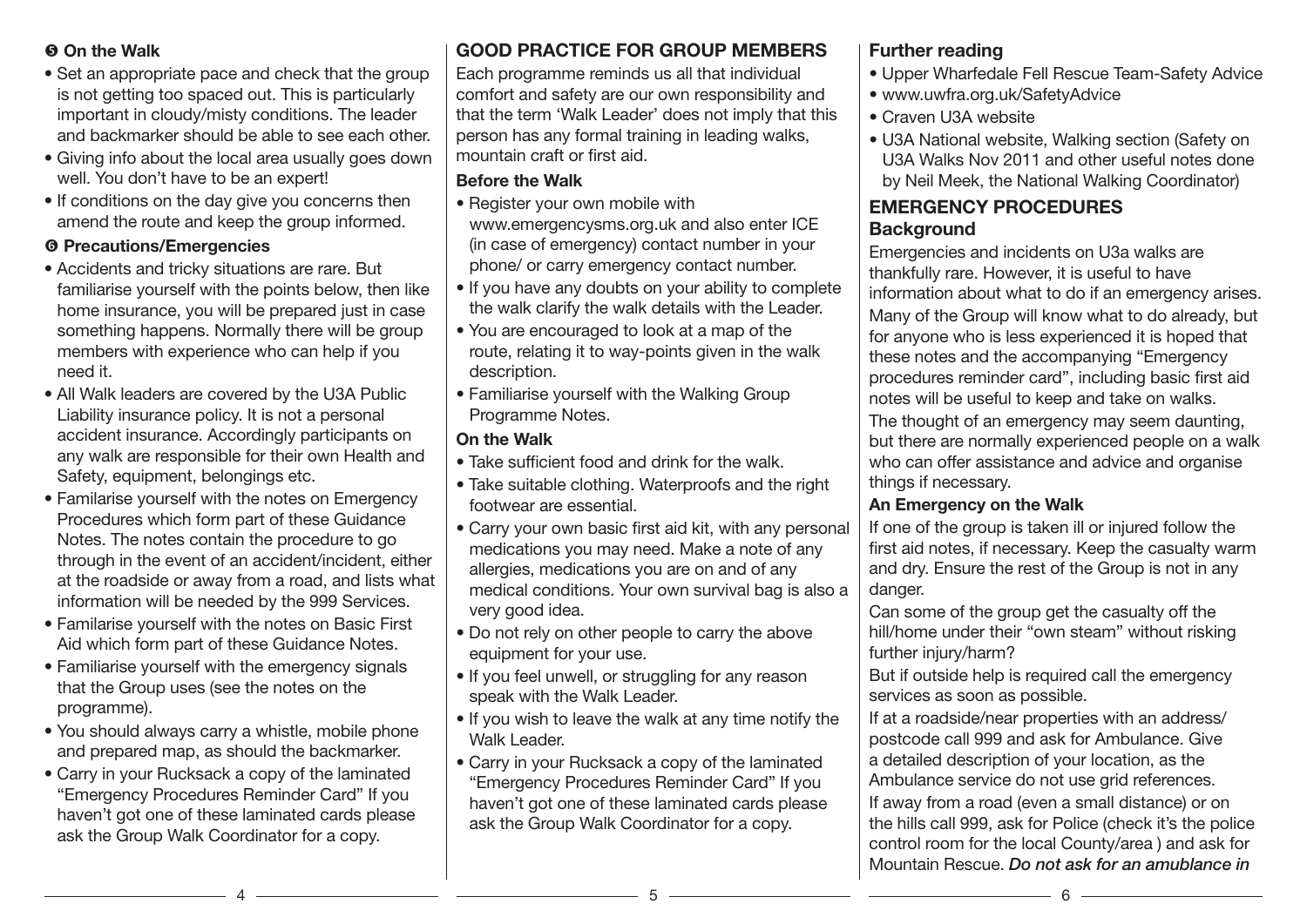#### *this situation as it could delay the response/mean they cannot access the location with an ordinary ambulance.*

Mountain Rescue will liaise with Police/Ambulance and request whatever other services are needed.

The Rescue controller will ask for a **CHALET** report.

- C casualty, name, type of injury/illness.
- H hazards to the group/rescuers e.g. strong winds, mist, cliffs etc.
- A access, location-name, terrain, approach, any location markers? e.g. orange survival bag.
- L location, grid reference. (Give map sheet-number and description e.g. OL2 Yorkshire Dales south and sheet letters e.g. SD/SE followed by the six figure grid reference). Say if grid reference is from a GPS or map.
- E equipment at scene, e.g. shelters/first aid kit/ mobiles etc.
- T type of incident in our case injured/ill walker so need fell/mountain rescue.

Stay by the phone or in a place where a mobile signal can be received. The rescue controller will normally call back. If there is no signal, even from higher ground nearby, it may be necessary for at least 2 experienced people to walk out and raise the alarm, with the above CHALET information.

The power of the group can be used effectively - there may be doctors/nurses/first-aiders on the walk. For inexperienced leaders, the management of the group could be taken over by an experienced person who could lead the group back or onwards and arrange whom should stay with the casualty. In any event it is best if one person takes charge. AFTER THE INCIDENT - report back to the Walking Group Coordinator. He/she may need to complete an Accident Report Form for forwarding to the U3A insurers.

## BASIC FIRST AID

The aims of First Aid are to preserve life, prevent the situation from worsening and promote recovery.

The five primary situations which could occur whilst out walking are heart attack, stroke, sprain/strain, fracture or bleeding.

### Heart Attack

Signs and Symptoms

Central chest pain; a dull ache or "heavy" feeling in the chest; or a mild chest discomfort that makes the person feel generally unwell. This may feel like bad indigestion.

This may spread to arms, neck, jaw, back or stomach.

They may also feel light headed, dizzy and short of breath, feel nauseous or vomit.

If you think a person is having a heart attack get them to sit down in the 'W' position to take the load off the heart. Do not walk them to a comfortable seat. Do not let them lie down. If they vomit, they could choke when in a prone position. Keep calm. Don't give them any food or drink. Call for help.

Dealing with the Casualty

- Danger (make sure it's safe and find out what's happened). Approach with care.
- Response (are they conscious?) gently shake their shoulders and ask loudly "Are you all right?" If there's no response, phone, whistle or shout for help.
- Airway (open the airway). Carefully open the airway by using the *"head tilt"* and *"chin lift"*.
- Breathing (check for normal breathing). Look, listen and feel for signs of normal breathing for up to 10 seconds. If they're barely breathing, or taking infrequent, noisy, gasps, this is not normal breathing. If you have any doubt, act as if it is not normal, get help and start CPR.

• Aspirin. Only give aspirin if the casualty can assure you that they do not have a heart condition, e.g. they are not on Warfarin or other anti-coagulant, have not had heart surgery, have not got a pace maker etc. The decision should rest with the Casualty. (Dose 300mg.) Tell the Rescue Team if the Casualty has been given aspirin.

*If, for whatever reason, you would not wish to be resuscitated if such an event occurred, you may want to make your wishes known to a regular walking companion.*

# CPR method

Place the heel of one hand in the centre of the chest and the heel of the other on top and interlock your fingers.

Give compressions at a depth of 5-6 cms (2-2.5 in). The correct rate is 100-120 compressions per minute, to the tune 'Staying Alive' or 'Nellie the Elephant'.

Continue with compression until the casualty coughs moves and breathes or professional help arrives. When you get tired ask a companion to take over. If you are comfortable and confident then, after 30 compressions give two Rescue Breaths then continue the pattern of 30 compressions to 2 rescue breaths. If unable to do Rescue Breaths continue compression.

### Procedure for Rescue Breaths

- Open the airway (*"head tilt"* and *"chin lift"*)
- Pinch the nose closed.
- Breathe in, cover their mouth with yours and breathe steadily into their mouth.
- Make sure the chest rises and falls.
- 2 rescue breaths should only take 5 seconds.

7 8 9